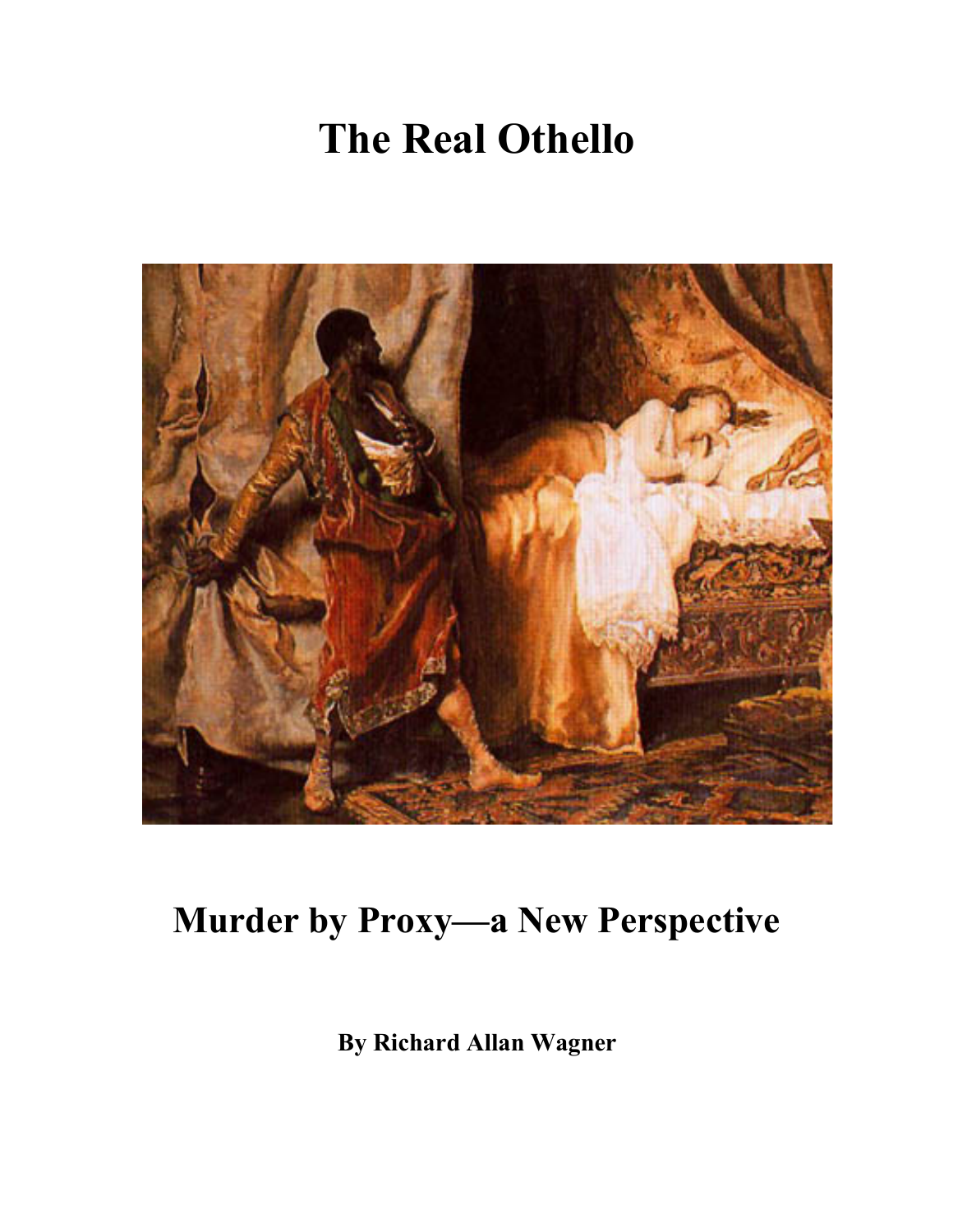### *Prologue*

**A**s Francis Bacon grew to maturity, his stranger than fiction life was split into three essential realms:

- (a) The intellectual realm—the world of ideas, knowledge and wisdom which governed his very essence.
- (b) The real world with which he dealt, as best he could, through his towering expertise in the legal profession.
- (c) The realm of fantasy in which, through his mastery of literature, he was able to secretly and vicariously act out his noblest ideals as well as his darkest thoughts.

It was Bacon's fantasy realm that was the driving force behind the creation of the Shakespearean works. There he would shake his muse's spear at every fallacy and ignoble foible that belies the better part of human understanding and behavior. On the personal level, he could right every wrong, heal every wound, settle every score, and transform every topsy-turvy aspect of his existence into a sense of order.

Virtually every Shakespearean tragedy reveals underlying facets of Bacon's life cathartically acted out through disguised characterizations of himself as with Hamlet, or the Merchant Antonio—or more covert characterizations as with Timon, and, as we shall see, Othello.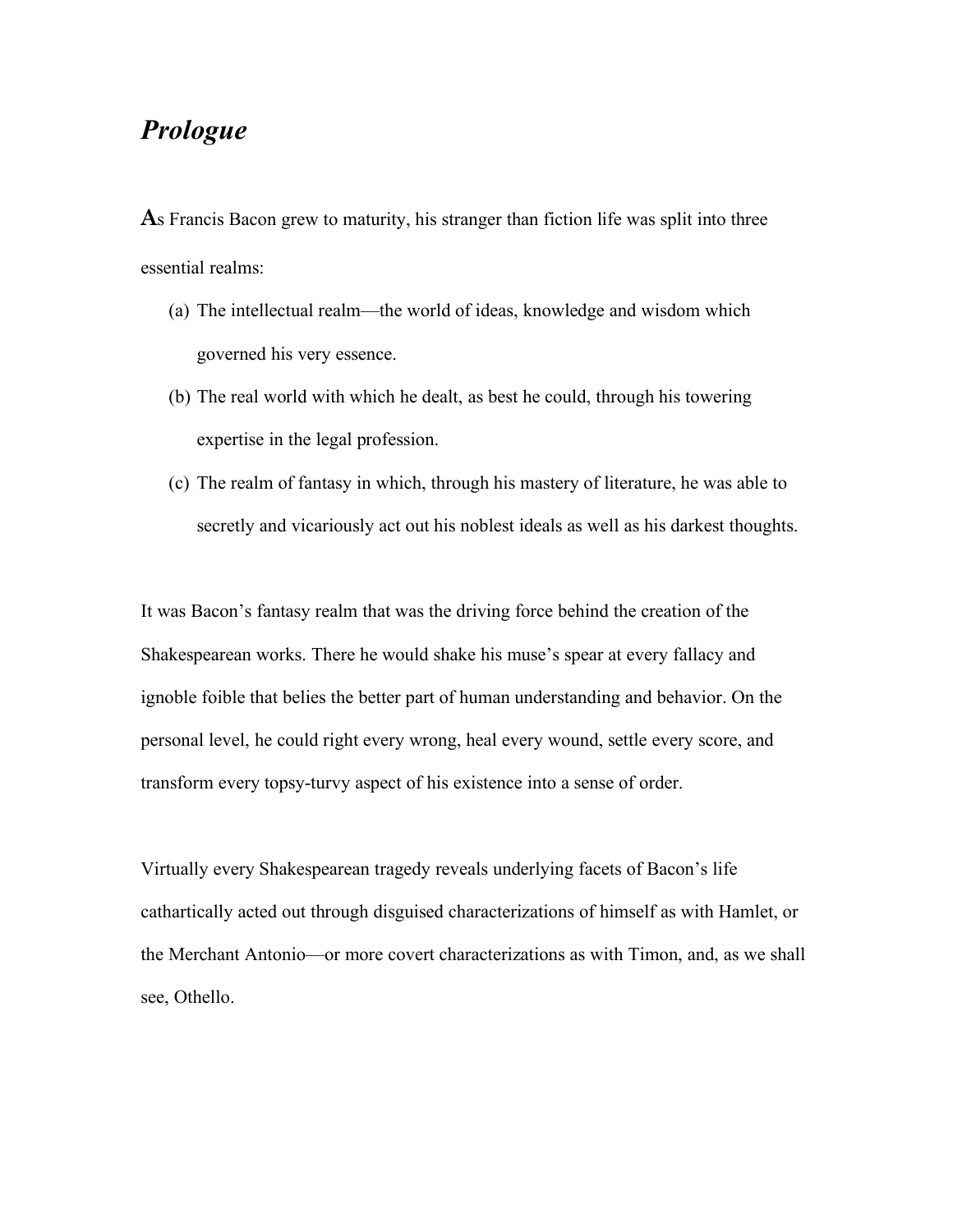In most cases, Bacon's tortured soul subtly cries out to us through veiled words that bleed out his name onto the printed page. In some instances, we witness certain plays evolving over a span of time, changing, expanding and morphing in step with transformations in Bacon's views and feelings—such, I submit, was especially true with *Othello*.

#### *The Moor of Venice-What's in a name?*

The story upon which *Othello* is based originated with a 16<sup>th</sup> century Italian melodrama called *Un Capitano Moro* written by Cinthio Battista Giraldi (1504-1573). Cinthio's tale was never translated into English, however, Francis Bacon took notice of it and adapted it as one of his tragic Shakespearean revenge plays under the title of *The Moor of Venice*.

What's most unique about Cinthio's story is that all of its characters are referred to by their descriptive monikers and titles such as Moor, captain, ensign, etc. We don't know them by their personal names—all save one, Desdemona, the Moorish captain's wife.

As with many Shakespearean characters, Bacon had a real-life person in mind whom he felt served as a fitting match for the *Moor's* portrayal. That person was Bacon's friend, Sir Walter Raleigh. Mather Walker makes a highly compelling case for Raleigh as the original model for Bacon's interpretation of the hot-tempered Moorish captain (see *Shake-Speare's Other Side of Midnight* by Mather Walker @ www.sirbacon.org).

Although Bacon altered some minor aspects of the plot, the evidence suggests that, in the early development of the play, he kept most of the story's essential elements intact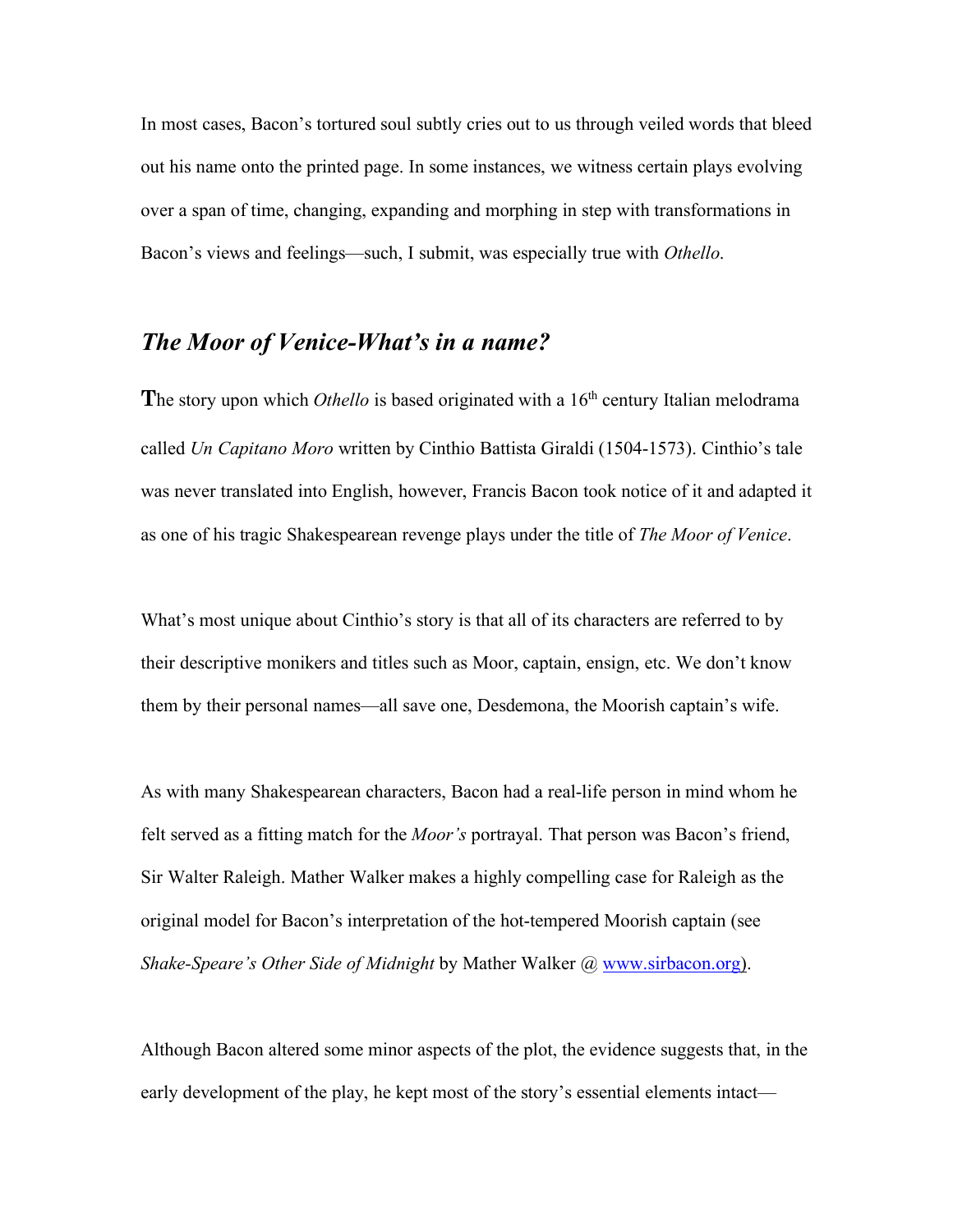including his adopted title of *The Moor of Venice*. As we shall see, the glaring absence of the name Othello in the play's early title is crucial.

The earliest recorded mention of the play is in the King's Revels of 1604 which gives reference to a performance of "The Moor of Venis" [sic] for King James by the theatrical company known as "The King's Men."

#### *The Blinding Power of Assumption*

**A**side from ignorance of or refusal to recognize specific facts having to do with the Shakespeare authorship, the great hurdle that tends to block one's understanding and comprehension of what's fact or fiction is the confusing and deceptive power of assumption. In the case of *The Moor of Venice*, there's a strong tendency to ASSUME that the principal character is ALREADY KNOWN by the name Othello. In fact, there is no evidence to support such a conclusion.

The vast majority of Shakespearean scholars and enthusiasts, including many of my Baconian friends, like to run with the following argument: "The role of Othello became so popular that the public came to know the play by the leading character as opposed to its formal title." Notice how they include the name Othello as if it's already been established as the character's actual name. That's the erroneous power of assumption at work. If such an argument rang true, we would see evidence of it in contemporary letters, reviews, diaries, books, etc. all commenting on a play or leading character by the name of *Othello*, and yet, until 1621, no such evidence ever surfaced. Moreover, in 1613 (nearly a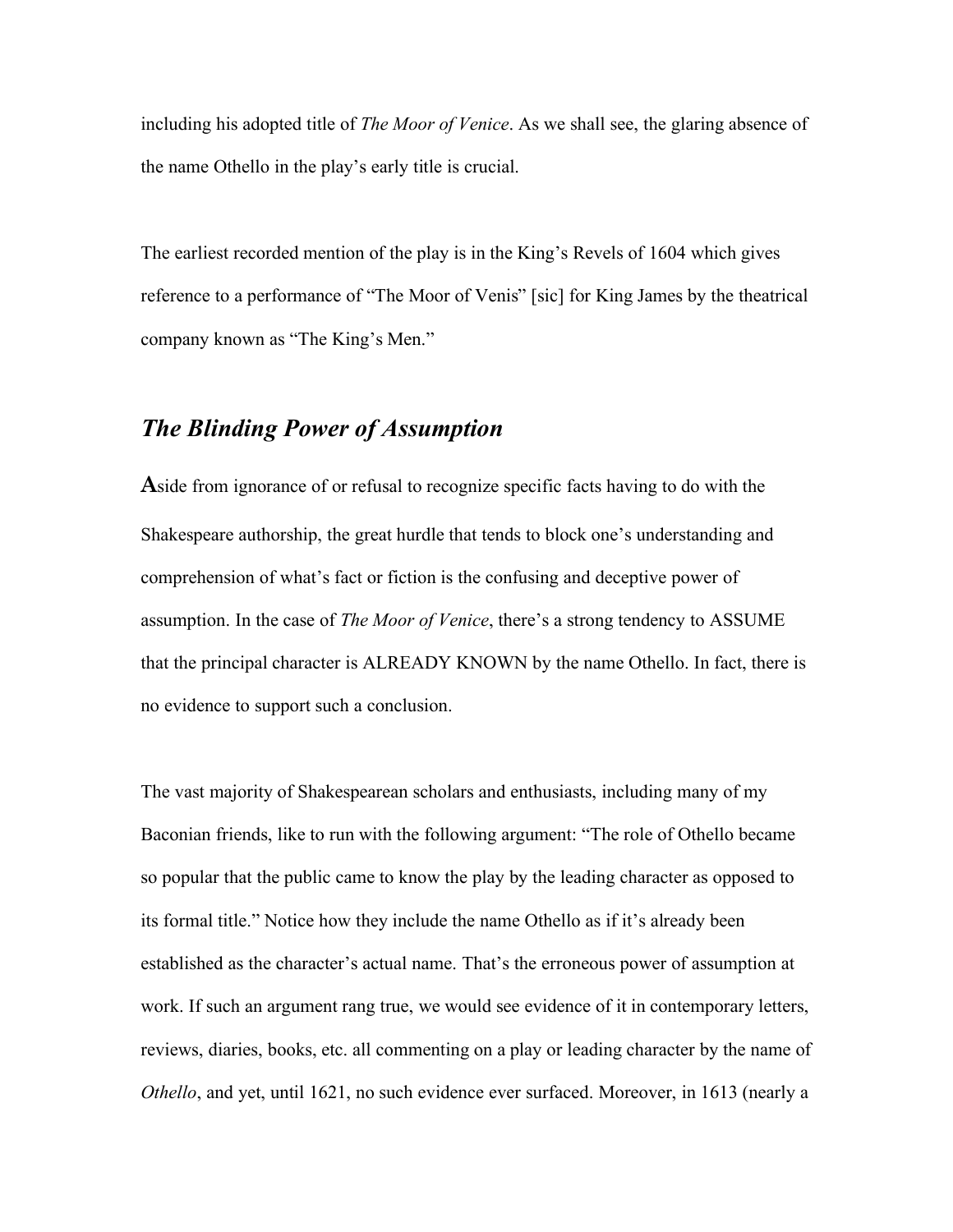decade after the first recorded performance of the play) King James provided an extravagant and prolonged wedding for his daughter Elizabeth and Fredrick V, Count Palatine of the Rhine. Throughout the festivities, six Shakespearean plays were performed, however, the name Othello is no where to be found in the record—instead (as was the case in 1604) *The Moor of Venice* is the title given for one of the plays.

Another compelling piece of evidence in the search for the identity of the play's leading character (prior to 1621) lies on an obscure page in Philip Henslowe's diary. Henslowe was a prominent manager of several theatrical companies performing Shakespearean plays during the late 16th century into the early  $17<sup>th</sup>$  century. He was an astute and meticulous record keeper who wrote down the details of all transactions and daily business of his stage productions. On one particular page having to do with wardrobe and costuming, the word "Moro" is written. Not only is this an obvious reference to the *Moor*, it's also the exact designation for the principal character as used in Cinthio's original version of the story. The significance here is that nothing appears to have changed with regard to the name or title of the chief character in Cinthio's tale or in Bacon's initial adaptation of it. Overall, the body of evidence speaks for itself. A crucial question about Bacon's adaptation has to do with when and why the name Othello finally made its way into *The Moor of Venice*. I submit that the absence of the peculiar name of Othello, prior to 1621, is due to the simple fact that it had not yet been invented.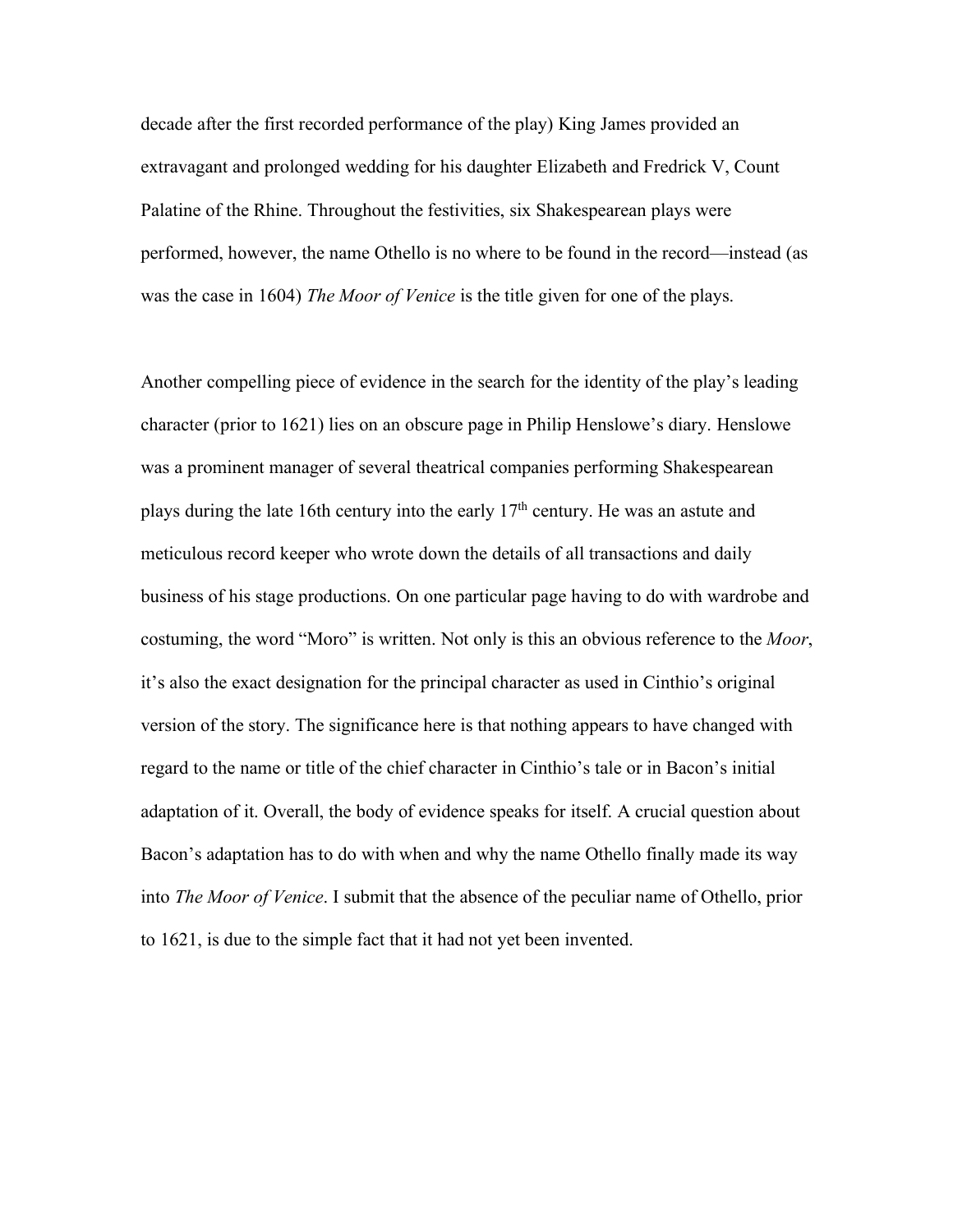#### *Robert Cecil, King James and Alice Barnham—the Plot thickens*

All great people are surrounded by great enemies. It's no secret that Lord Burghley's son, Robert Cecil, was Bacon's greatest detractor and antagonist. Cecil, who was physically deformed and lacking in any virtuous skills or qualities, spent his life plotting, deceiving, and underhandedly manipulating his way into a position of immense power during the final years of Queen Elizabeth's reign. It's no wonder that many of the supreme villains in the Shakespeare canon are vicarious personifications of Robert Cecil.

Far beyond his physical shortcomings, Cecil's greatest defect was that of Envy, and the person he envied most was Francis Bacon. Quite remarkably, the treacherous ensign in *The Moor of Venice* is also consumed and driven by envy. Of all the "seven deadly sins", Bacon believed Envy to be the most vile. In his *Essay on Envy*, Bacon wrote: "A man that hath no virtue in himself, ever envieth virtue in others. For men's minds will either feed upon their own good or upon others evil; and who wanteth the one will prey upon the other, and whoso is out of hope to attain to another's virtue, will seek to come at even hand by depressing another's fortune." As we shall see, Cecil and the envious ensign (later known as Iago) are one and the same.

Upon Queen Elizabeth's death in 1603, Robert Cecil, for the moment, was the most powerful man in England However, his lust for power could only go so far. Claiming the throne for himself was clearly out of the question due to his lack of royal lineage as well as a lack of support from the nobility. Although Cecil was fully aware of the concealed fact that Bacon was the rightful heir to the Tudor throne, he deliberately sidestepped the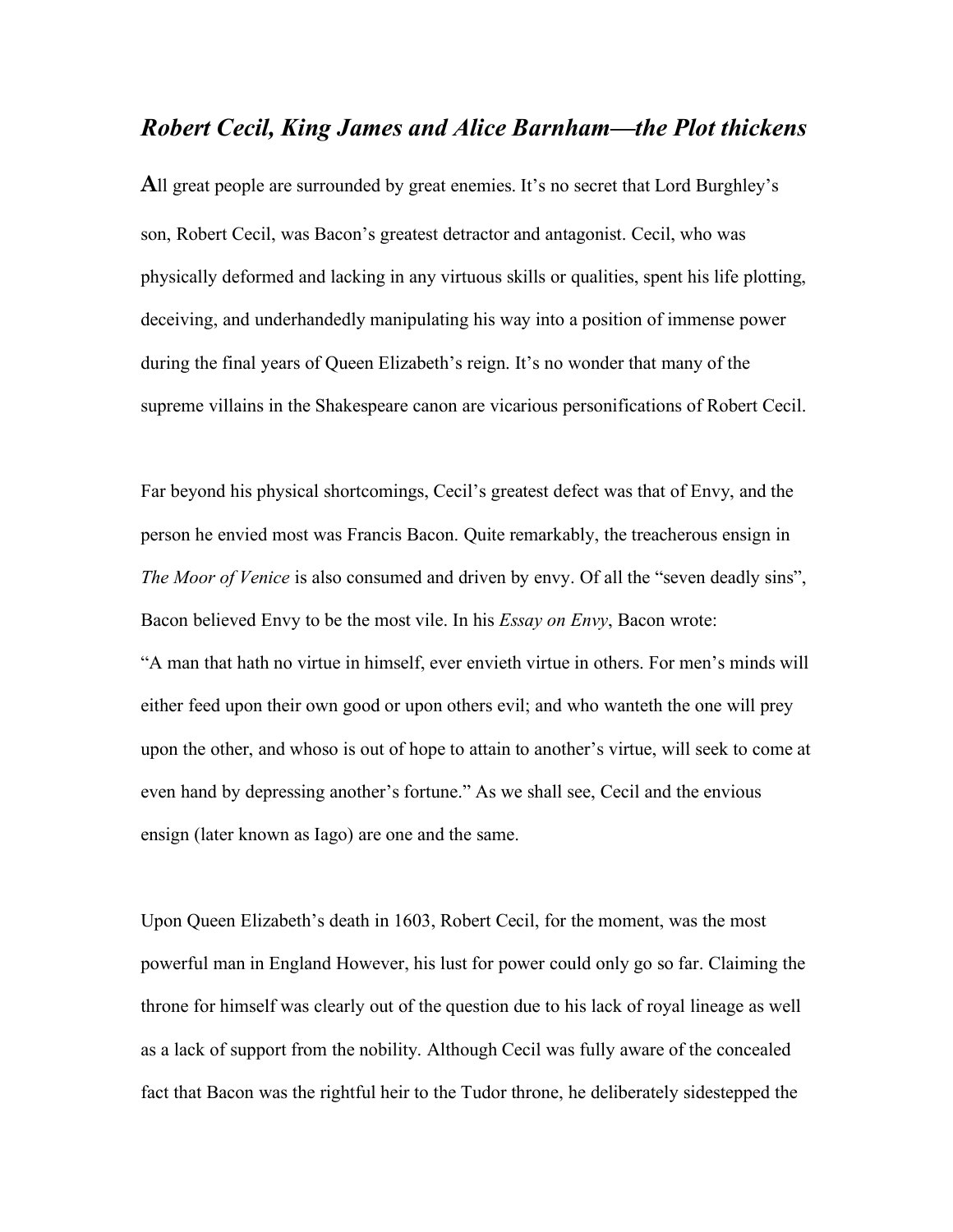man he envied most, opting instead to place Elizabeth's closest cousin, James Stuart, onto the throne. With James as England's new monarch, Cecil was assured of a continuance of his own power and influence along with the title of 1st Earl of Salisbury.



**Robert Cecil**

In order to insure against Bacon posing a threat to James' accession, Cecil advised his new King to "set matters straight" with Bacon. And so, James and Cecil offered Bacon a promising career in politics in exchange for his guarantee that he would, in no way, challenge James' legitimacy to the throne nor produce any Tudor heirs. Bacon, who, in earlier years, had given up on the idea of succeeding to the Tudor throne, accepted the deal. The only thing left to seal the bargain was for Bacon to marry a commoner.

In 1606, at James' behest, the forty-five-year-old Francis Bacon married a common but lovely fourteen-year-old Scottish girl by the name of Alice Barnham. James kept his end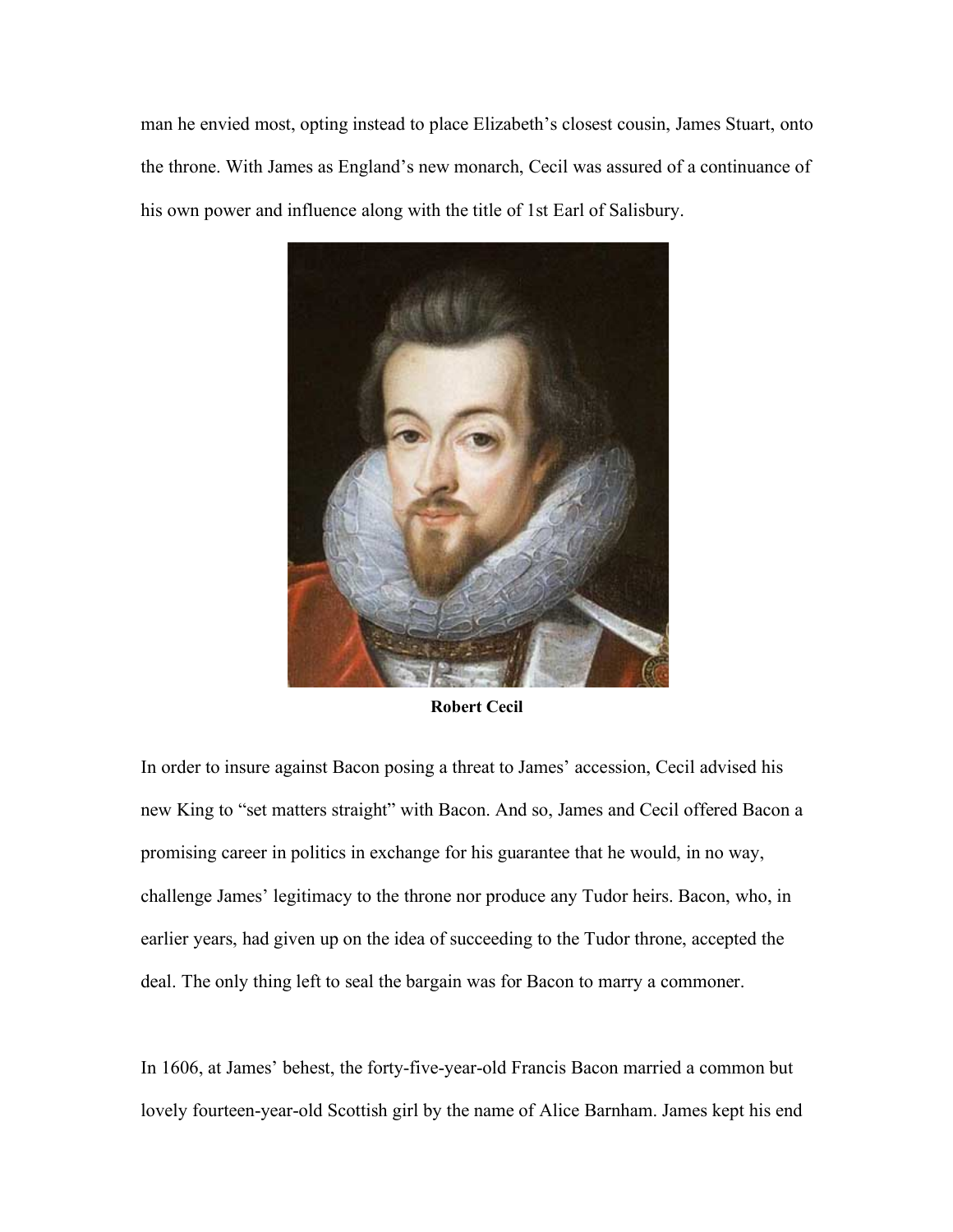of the bargain by lavishing Bacon with titles, a knighthood and a series of high-ranking political promotions, arising, in 1618, to the highest office beneath the Throne—the Chancellorship of England.



**Alice (Barnham) Bacon**

## *Enter John Underhill*

**U**pon becoming the highest-ranking politician in the land, Bacon regained residence at his childhood home at York House on the Strand. Soon, thereafter, he employed a young man named John Underhill as his gentleman usher. Two years later, Underhill became Lady Alice's Steward. As one thing led to another, Alice and Underhill drifted into a torrid and lasting love affair.

## *The Green-Eyed Monster Emerges*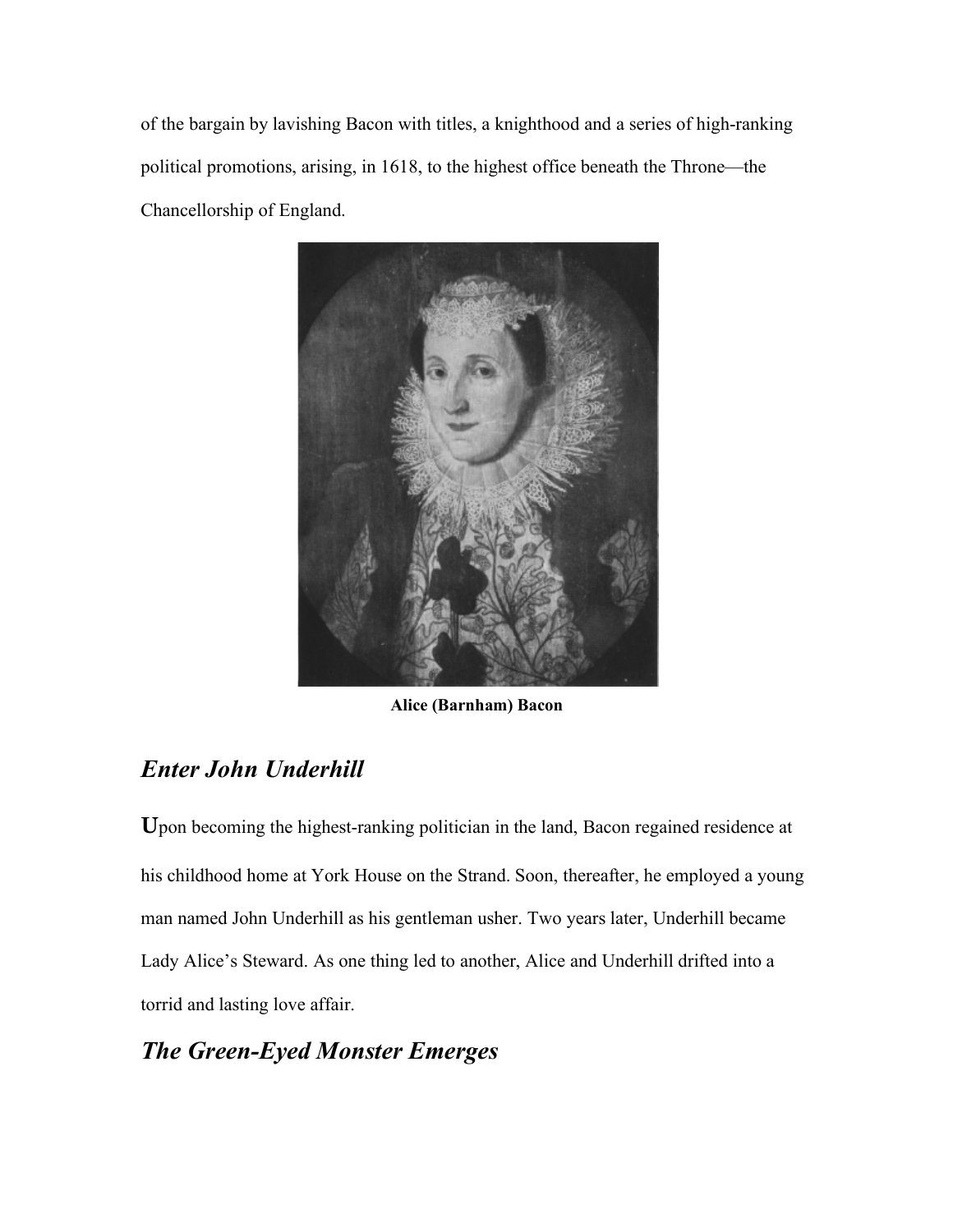**O**f all the tragic roles of Bacon's real life, which he acted out through his Shakespearean fantasy world, the role of cuckold was brand new to him. Because of his political stature, everything was on the line. How would he discretely deal with Alice's infidelity without openly suffering the consequences of gossip and scandal? At the zenith of his political career, divorce or separation were not realistic options. And yet, somehow, he had to personally deal with Alice's betrayal and dishonor. Was his rage and lust for revenge any different than that of the *Moor*? Bacon was only too human. How could he NOT identify with the Shakespearean character with whom he had most prominently associated with cuckoldry?

#### *The Moor Finally Receives a Name*

**I**n the real world, a violent resolution towards Alice's infidelity was entirely out of the question, but in his Shakespearean fantasy realm, Bacon could dispense justice any way he liked—no matter how gruesome. And, most certainly, the *Moor's* murder of his "unfaithful" wife ranks as one of the most violent and hideous killings in the entire Shakespeare canon. But who is the real murderer, the *Moor* or Bacon? Ultimately Bacon gives us the answer by consolidating the *Moor's* identity with his own through the cipher name of **OTHELLO** (see the Pythagorean Cipher Table given at the end of this article). Thus, the names **Bacon** and **Othello** are interchangeable, i.e. **Bacon** = **33** (Simple Cipher) and **Othello** – **33** (Pythagorean Cipher). In a brilliant stroke, **Alice Bacon** has been cast as **Desdemona's** proxy—grotesquely murdered by **OTHELLO**, the personification of Bacon's dark side.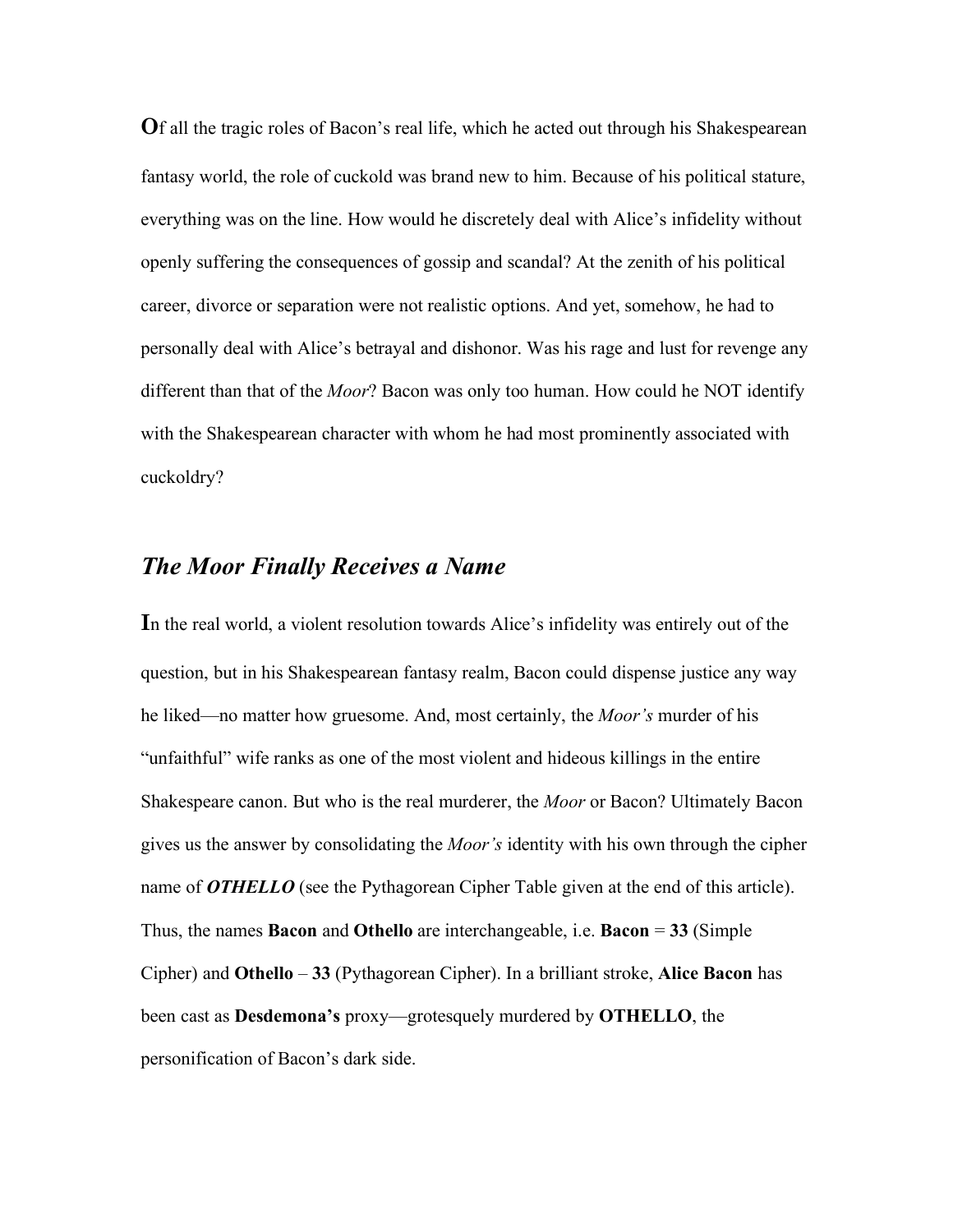

**Sir Francis Bacon**

One year after the onset of Alice Bacon's affair with John Underhill, the name *Othello* appeared for the first time—recorded in the London Stationer's Register under the title of *The Tragoedy of Othello, The Moor of Venice*. The following year (1622) saw the play's initial publication in quarto. Then, with the 1623 publication of the Shakespeare Folio, *Othello* underwent further alterations. In fact, the Folio version of *Othello* is the most heavily revised of all the Shakespearean plays. Bacon's view of the lead character as well as the dynamics of the story had clearly taken on a new perspective.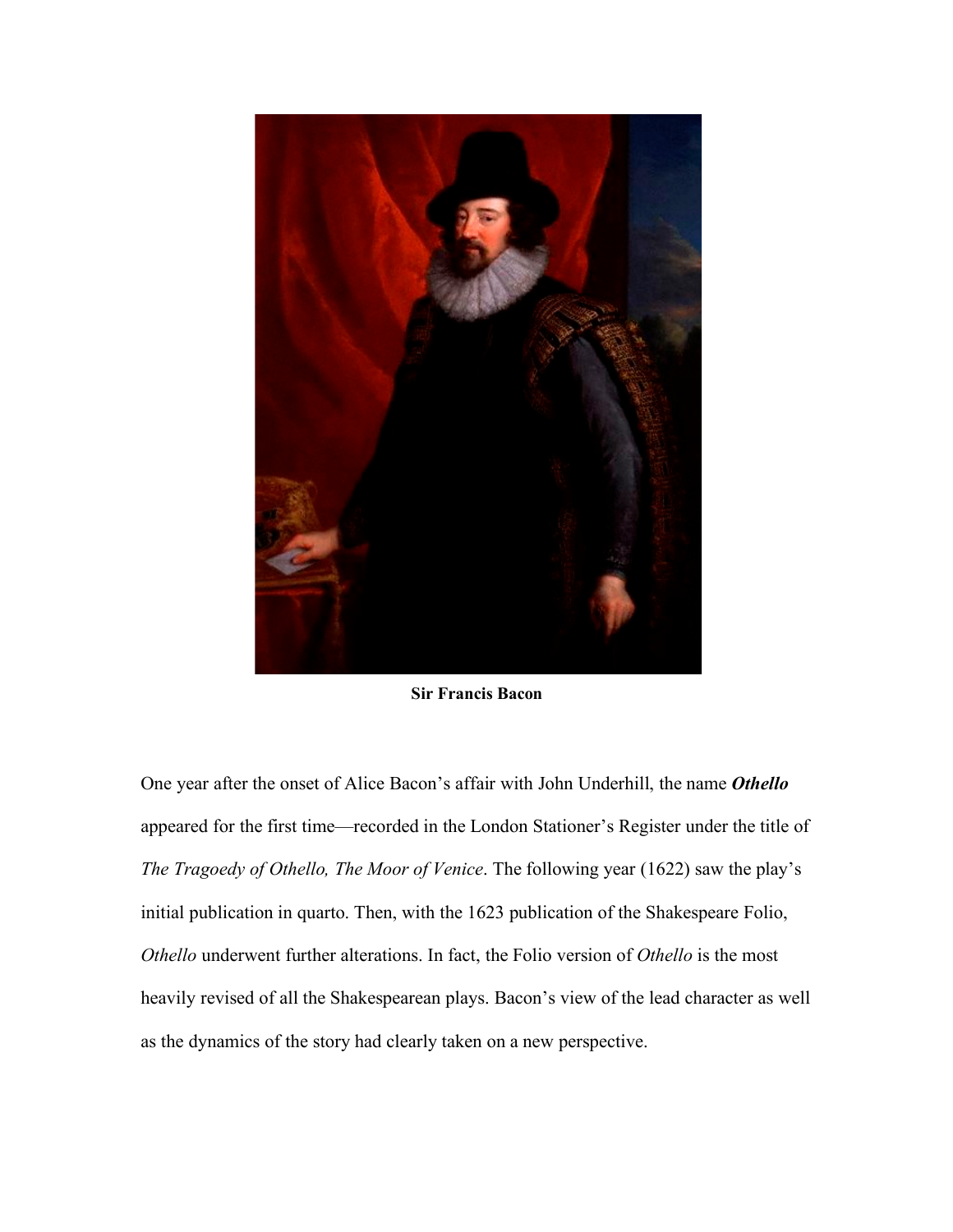

**Cover page for the 1622 quarto publication of the newly named Version of the play titled** *The Tragoedy of Othello, The Moor of Venice*

Furthermore, not only did the Moorish captain receive a code name, so did his malicious ensign. Thus, the names *Iago* and Cecil are interchangeable, each adding up to the number **23** (Pythagorean Cipher).

Appropriately, the name of the Moor's wife, all along, had been *Desdemona* signifying "wretched", "unfortunate" or "ill fated". And, although the Desdemona of the story is innocent, her real-life counterpart, Alice, is not. However, Bacon realized that turning the fictional Desdemona into a contemptuous whore would have ruined the story.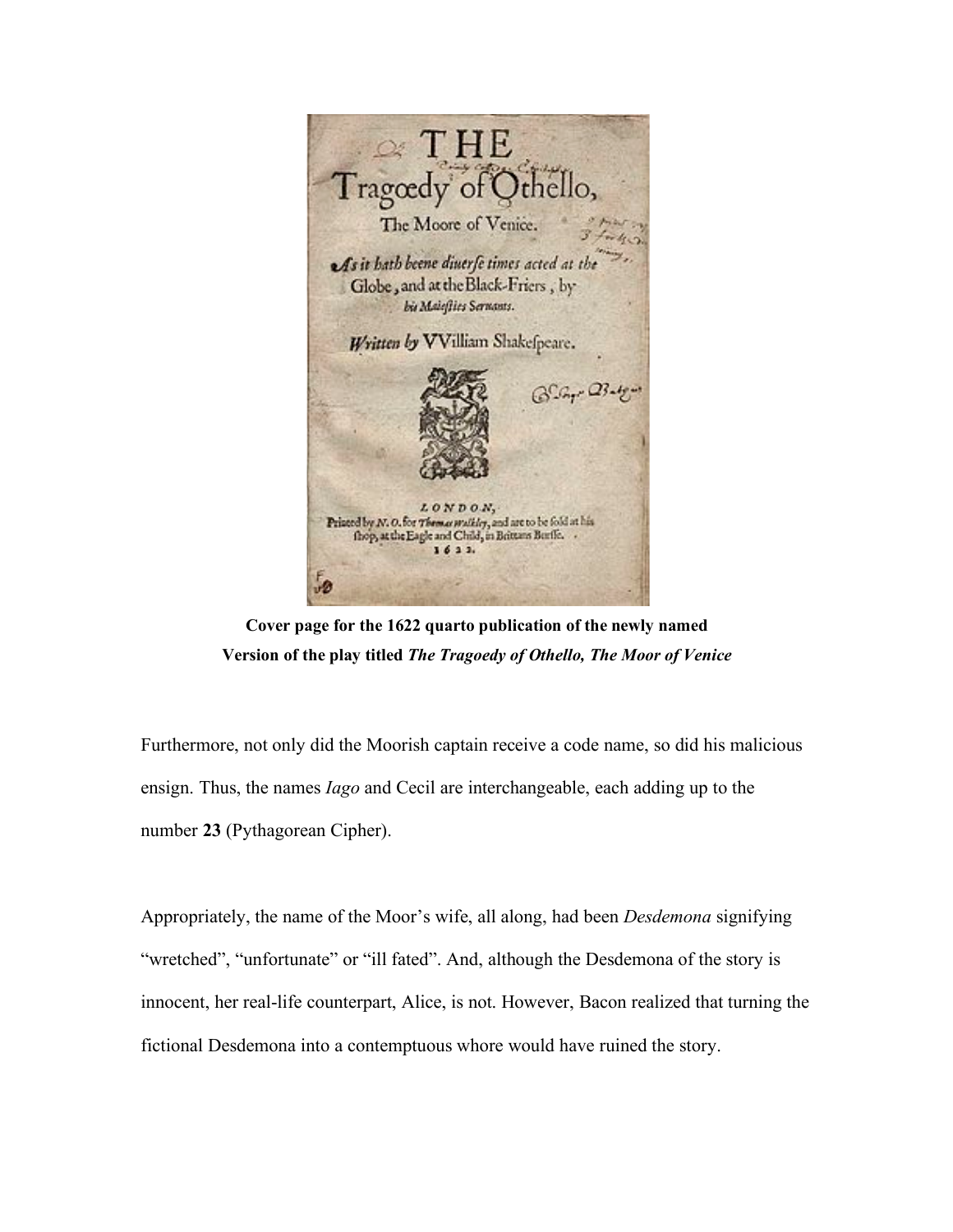By assuming the identity of the Moor through *Othello*, Bacon effectively and cathartically played out his feelings of revenge toward Alice. In real life, he separated from her and then wrote her entirely out of his Will with the following words: "What so ever I have given, granted, conferred, or appointed to my wife in the former part of this my Will, I do now *for just and great causes, utterly revoke, and make void, and leave her to her right only*."

Alice's betrayal was the ultimate bitter pill Bacon had to swallow in the series of betrayals that had plagued him in his final years. Yet, he saw fit to allow her the luxury of retaining the title of Viscountess St. Alban. Despite all the wrong inflicted on him, Bacon refused to be consumed by a bitter ending. Perhaps his words to Alice in Shakespeare *Sonnet 36* provides a glimpse into his truest feelings for her:

#### **Sonnet 36**

 Let me confess that we two must be twain, Although our undivided loves are one: So shall those blots that do with me remain, Without thy help, by me be bourne alone. In our two loves there is but one respect, Though in our lives a separable spite, Which though it alter not love's sole effect, Yet doth it steal sweet hours from love's delight. I may not evermore acknowledge thee,